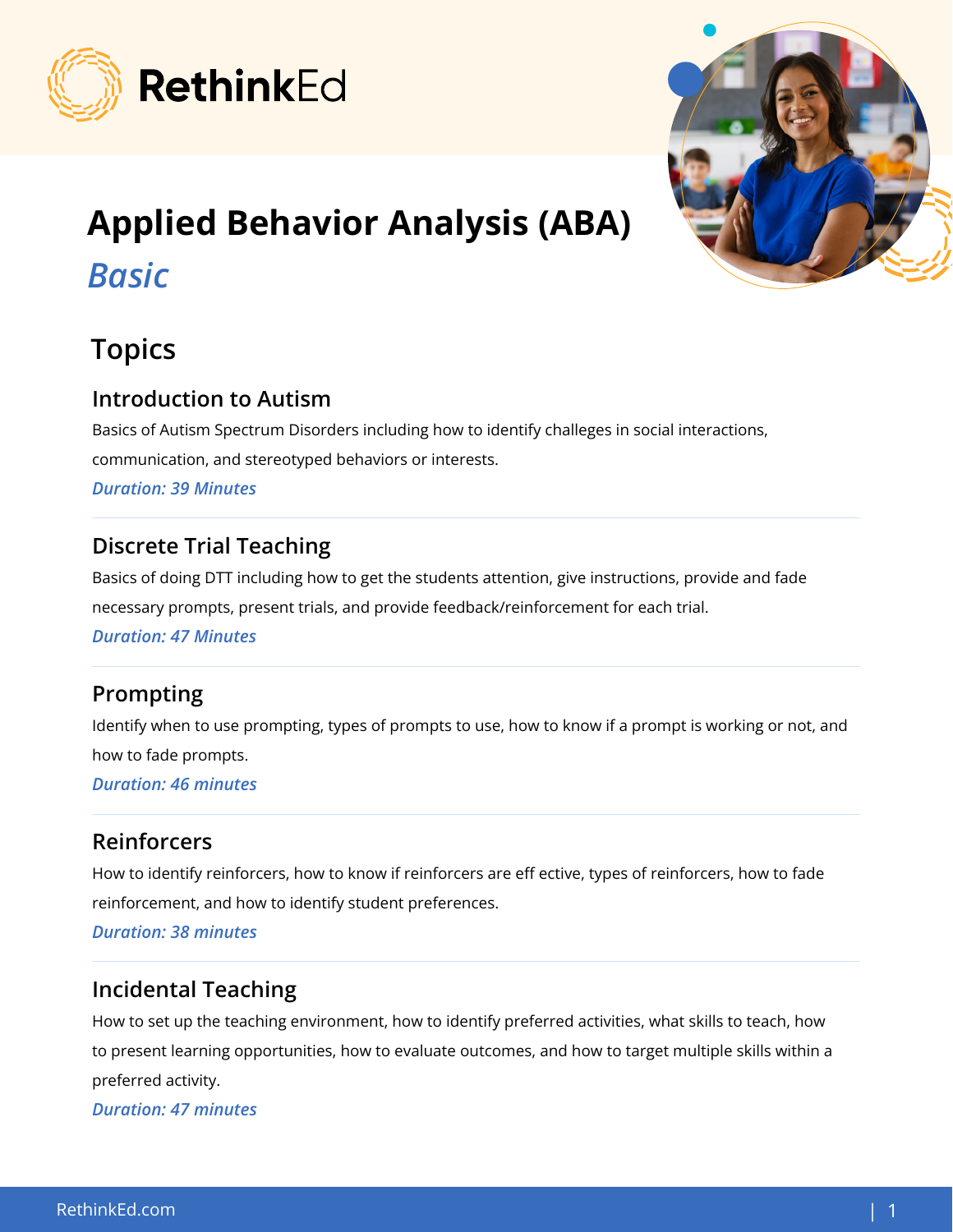# Applied Behavior Analysis (ABA) | *Basic*

#### Generalization

How to promote generalization within existing activities, types of generalization, how to plan for it, and how to evaluate outcomes of generalization.

*Duration: 46 minutes*

#### Maintenance

How to evaluate if a student has maintained a learned skill, incorporating maintenance skills into new learning activities or play activities or everyday natural activities and using naturalistic reinforcement. *Duration: 34 minutes*

#### Record Results

How to evaluate student progress and introduce new skills, how to test the student's skills, how to print data sheets and record the student results, and how to interpret the results and determine next teaching steps including how to modify prompting, reinforcement, and skills being taught.

*Duration: 40 minutes*

#### Problem Behavior

How to identify a problem behavior, ensure safety for the child and others, prevent or reduce problem behaviors, how to objectively observe behavior and identify possible reasons (i.e functions) for the behavior, how to reduce the problem behavior, and how to evaluate if a behavior intervention is effective. *Duration: 38 minutes*

#### Incidental Teaching for Expanded Language

How to set up the environment and activities, how to get the child's attention and interest, prompting, natural instructions, contingent reinforcement, prompt fading, and targeting more complex vocal responses.

*Duration: 37 minutes*

#### Teaching Complex Skills

How to set up a task analysis, break a complex skill down into smaller teaching components, individualize a task analysis, forward and backward chaining procedures, total task teaching, prompting more complex tasks, reinforcement, error correction, dealing with problem behaviors, varying teaching strategies, and promoting independence.

*Duration: 46 minutes*

# Total Training Time: 8 hours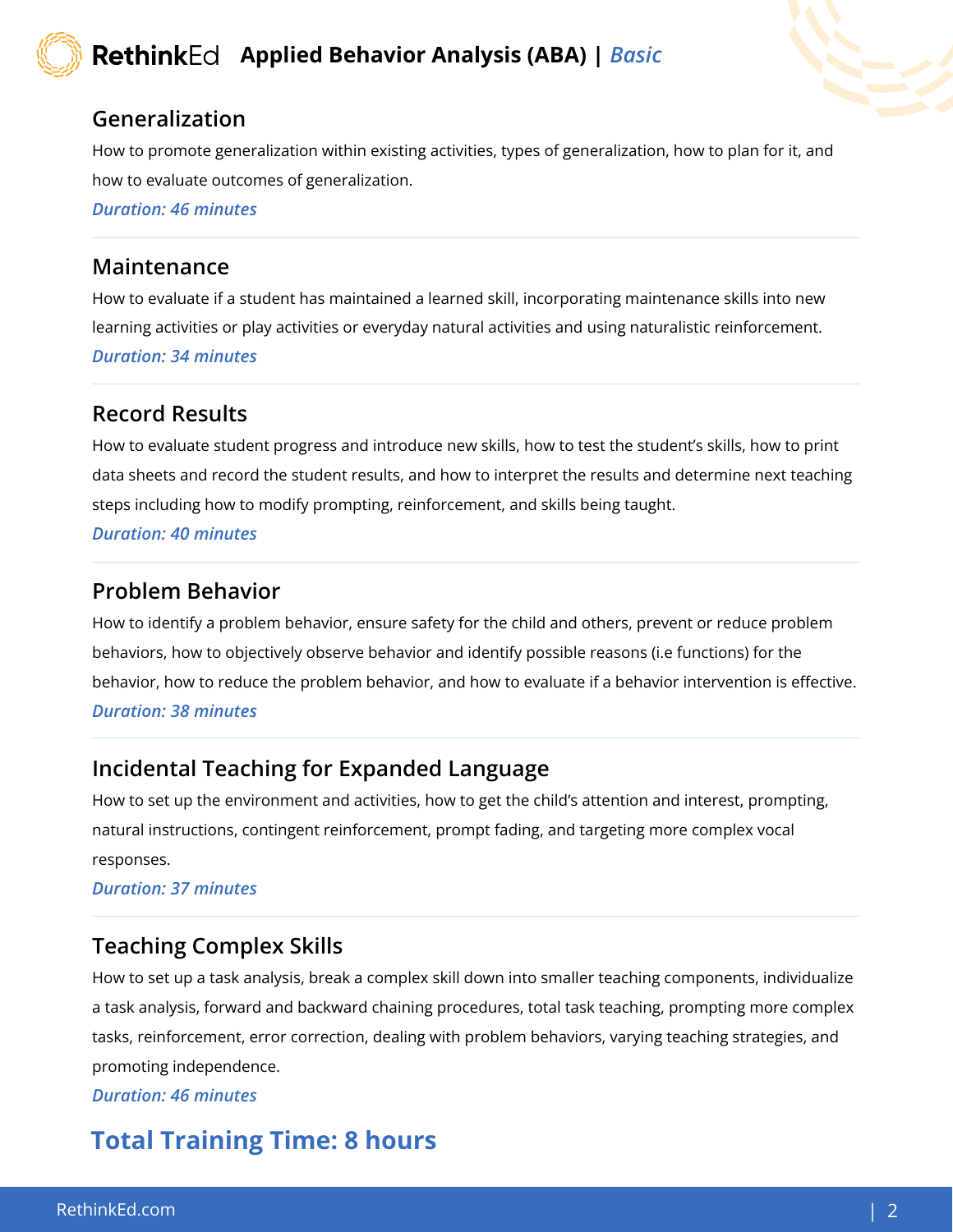



# Applied Behavior Analysis (ABA) *Advanced*

# **Overview**

Rethink Ed's Advanced Training Series is designed for care providers who have had basic ABA training or exposure. This set of lessons is appropriate for training new behavioral technicians (including those wishing to become Registered Behavior Technicians), classroom aides, teachers, parents, or other care providers. The lessons cover all the basic principles to begin providing ABA in the home, classroom, clinic, hospital, or community. Lessons include how to deliver reinforcement, prompting, shaping behavior, managing behavior, delivering discrete trial or incidental teaching interventions, data collection and management, relationship building and communication with clients/students, professional behavior and supervision, and ethical considerations.

Each module is delivered through simple written and vocal instruction accompanied by straightforward videos that demonstrate and model how to deliver each piece of ABA instruction. Video modeling has been shown to be a quick and effective method for professional training\*. This combination of instruction and video modeling offers an evidence-based and motivating method of professional training.

# **Topics**

#### The Registered Behavior Technician Training and Credential

An overview of the RBT training and credential includes requirements, responsibilities, servicedelivery, task list - 2nd edition, and supervision requirements for an RBT.

#### *Duration: 22 minutes*

RBT Task: F-01, F-02, F-03, F-04, F-05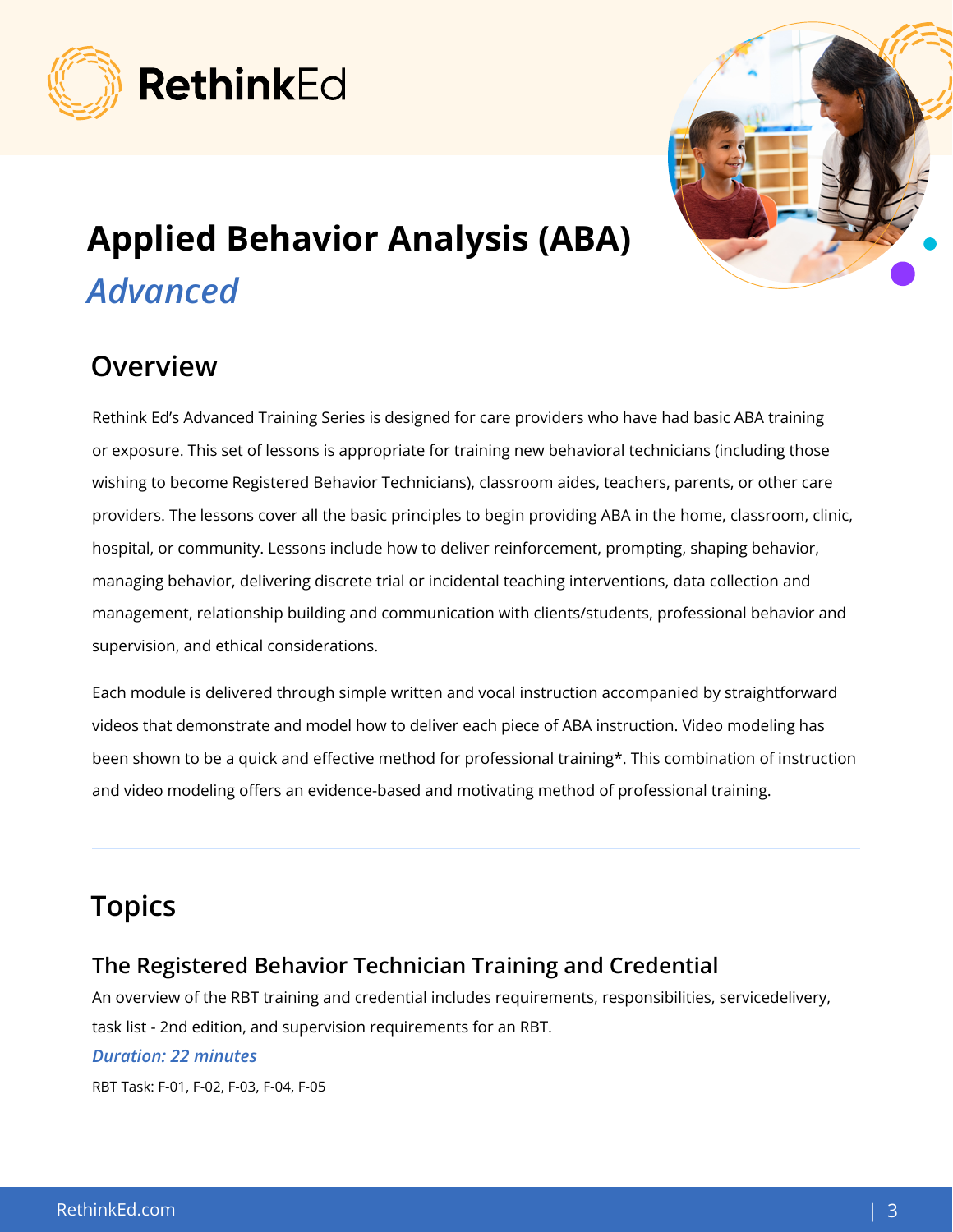

#### Introduction to Applied Behavior Analysis

To describe the components of ABA, the 7 dimensions of ABA, the core features of ABA, and to dispel myths about ABA.

*Duration: 23 minutes*

RBT Task: A-06

#### Let's Review: Applied Behavior Analysis

A review of key information covered in the module Introduction to Applied Behavior Analysis to reinforce learning. *Duration: 19 minutes*

RBT Task A-06

#### Introduction to Autism Spectrum Disorder

To describe the common characteristics of ASD, facts about ASD, how ASD is diagnosed, and some wellknown ABA interventions for ASD.

*Duration: 22 minutes* RBT Task List: C-04, C-05

#### Understanding Families of Children with Autism

Families of children with autism will face unique challenges. It is important to understand these challenges so that you can interact with families with empathy and compassion. This presentation will review the unique challenges faced by families and how you can build rapport and form professional, compassionate relationships with families.

*Duration: 70 minutes*

RBT Task List: F-03, F-04

#### Early Intervention and Beyond: Top 5 Tips for Teaching a Child with Autism

To describe 5 key ABA strategies for teaching a child with autism spectrum disorder.

#### *Duration: 61 minutes*

RBT Task: C-01, C-03, C-05, C-06, C-09, C-11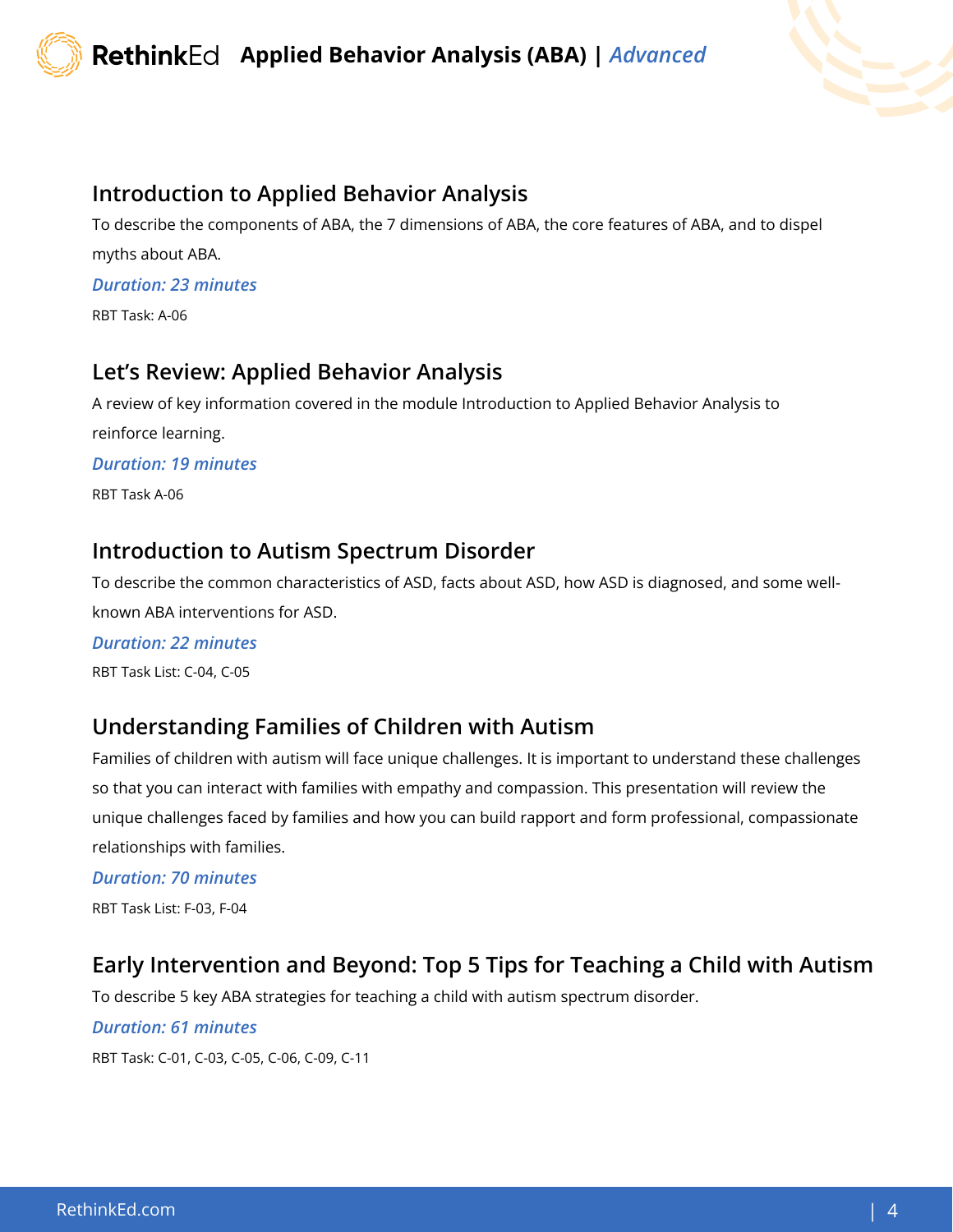

#### Relationship Building

To understand the importance of client relationships, how to establish yourself as a reinforcer, how to effectively communicate with clients, and how to evaluate your ability to have positive relationships.

*Duration: 12 minutes* RBT Task: F-03, F-05

#### The Basics of Reinforcement

Basics of how to identify reinforcers, how to know if reinforcers are effective, types of reinforcers, how to fade reinforcement, and how to identify student preferences.

*Duration: 7.5 minutes*

RBT Task: C-03

#### Reinforcement

To understand and properly implement various types of contingent reinforcement.

*Duration: 32 minutes*

RBT Task: C-03

#### Choosing Reinforcers and Preference Assessments

To understand how to know if something is reinforcing and how to implement a reinforcer preference assessment.

#### *Duration: 23 minutes*

RBT Task: B-01

#### Let's Review: Choosing Reinforcers and Preference Assessments

To understand how to know if something is reinforcing and how to implement a reinforcer preference assessment.

Duration: 18 minutes

RBT Task: B-01

#### Shaping

To describe shaping and key features and to implement shaping procedures.

*Duration: 11 minutes*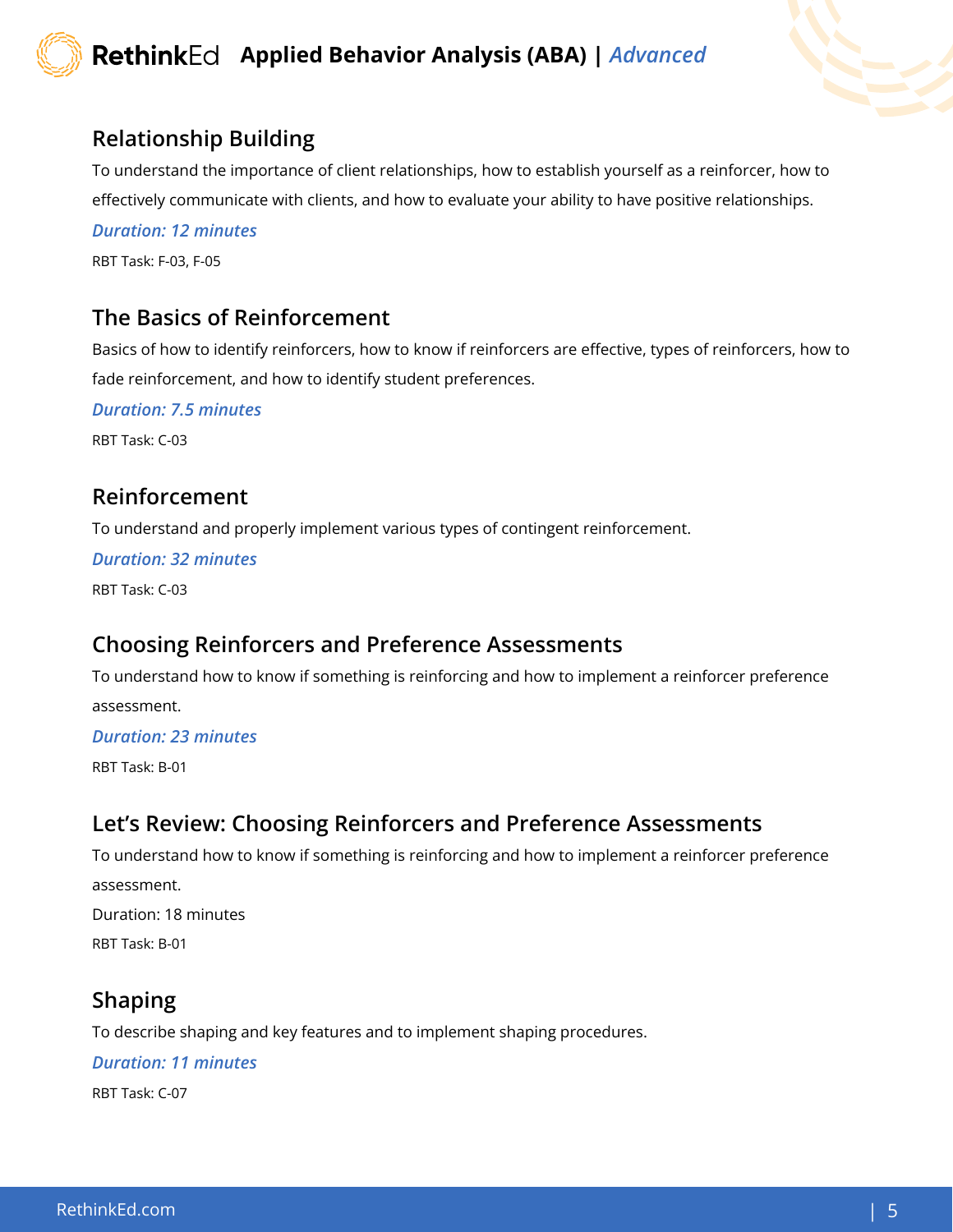



#### The Basics of Prompting

Basics of identifying when to use prompting, types of prompts to use, how to know if a prompt is working or not, and how to fade prompts.

*Duration: 6.5 minutes* RBT Task: C-09

# Prompting

To understand and implement different types of prompting and prompt fading.

*Duration: 14 minutes* RBT Task: C-09

#### Let's Review: Shaping and Prompting

A review of key information covered in the modules on Shaping and Prompting to reinforce learning.

#### *Duration: 15 minutes*

RBT Task: C-07, C-09

#### The Basics of Discrete Trial Teaching

Basics of doing DTT including how to get the student's attention, give instructions, provide and fade necessary prompts, present trials, and provide feedback/reinforcement for each trial.

#### *Duration: 6.5 minutes*

RBT Task: C-04

#### Discrete Trial Teaching

To understand and implement the components and steps of DTT and to properly implement DTT procedures.

#### *Duration: 21 minutes*

RBT Task: C-04

#### Examples of Teaching Using DTT Part 1

Step-by-step video models of how to teach a variety of skills using DTT to show practical application of

ABA strategies.

#### *Duration: 42 minutes*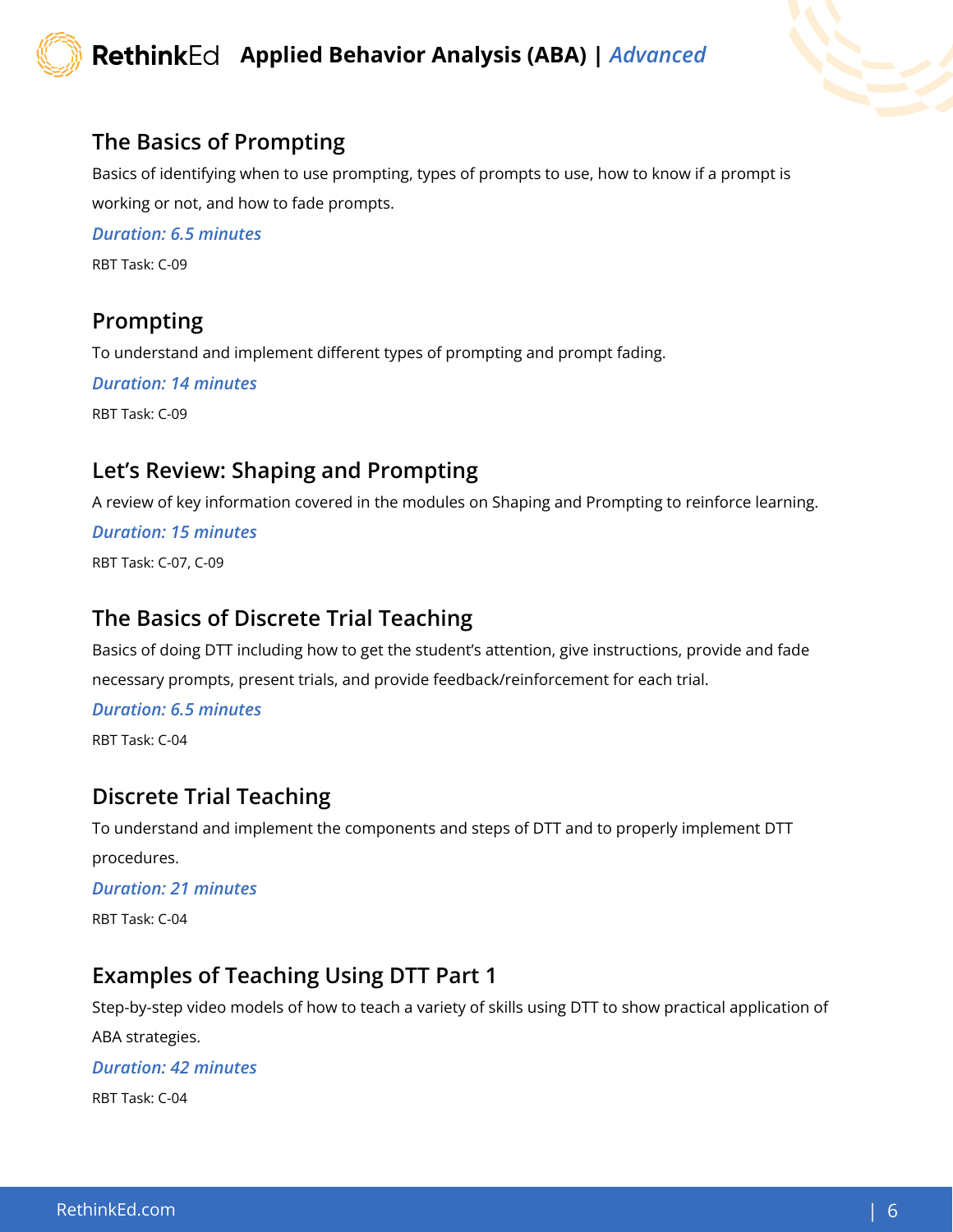

### Examples of Teaching Using DTT Part 2

Step-by-step video models of how to teach a variety of skills using DTT to show practical application of ABA strategies.

*Duration: 102 minutes*

RBT Task: C-04

#### Examples of Teaching Using DDT Part 3

Step-by-step video models of how to teach a variety of skills using DTT to show practical application of ABA strategies.

*Duration: 37 minutes*

RBT Task: C-04

#### Increasing Peer Interactions

Applied behavior analysis interventions can be used to address a wide range of skills deficits. In this presentation you will learn how ABA is applied to address social skills and peer interactions.

*Duration: 65 minutes*

RBT Task: C-03, C-04, C-05

#### Examples of Teaching Peer Interaction Skills

Step-by-step video models of how to teach a variety of skills using Incidental Teaching to show practical application of ABA strategies.

*Duration: 44.5 minutes* RBT Task: C-03, C-04, C-05

#### Individualized Instruction for Learners With Autism

Things will not always go as planned when teaching children and adults with autism. This presentation will review variables you can consider when teaching that may improve your teaching interactions.

#### *Duration: 60 minutes*

RBT Task: C-01, C-02, C-04, C-11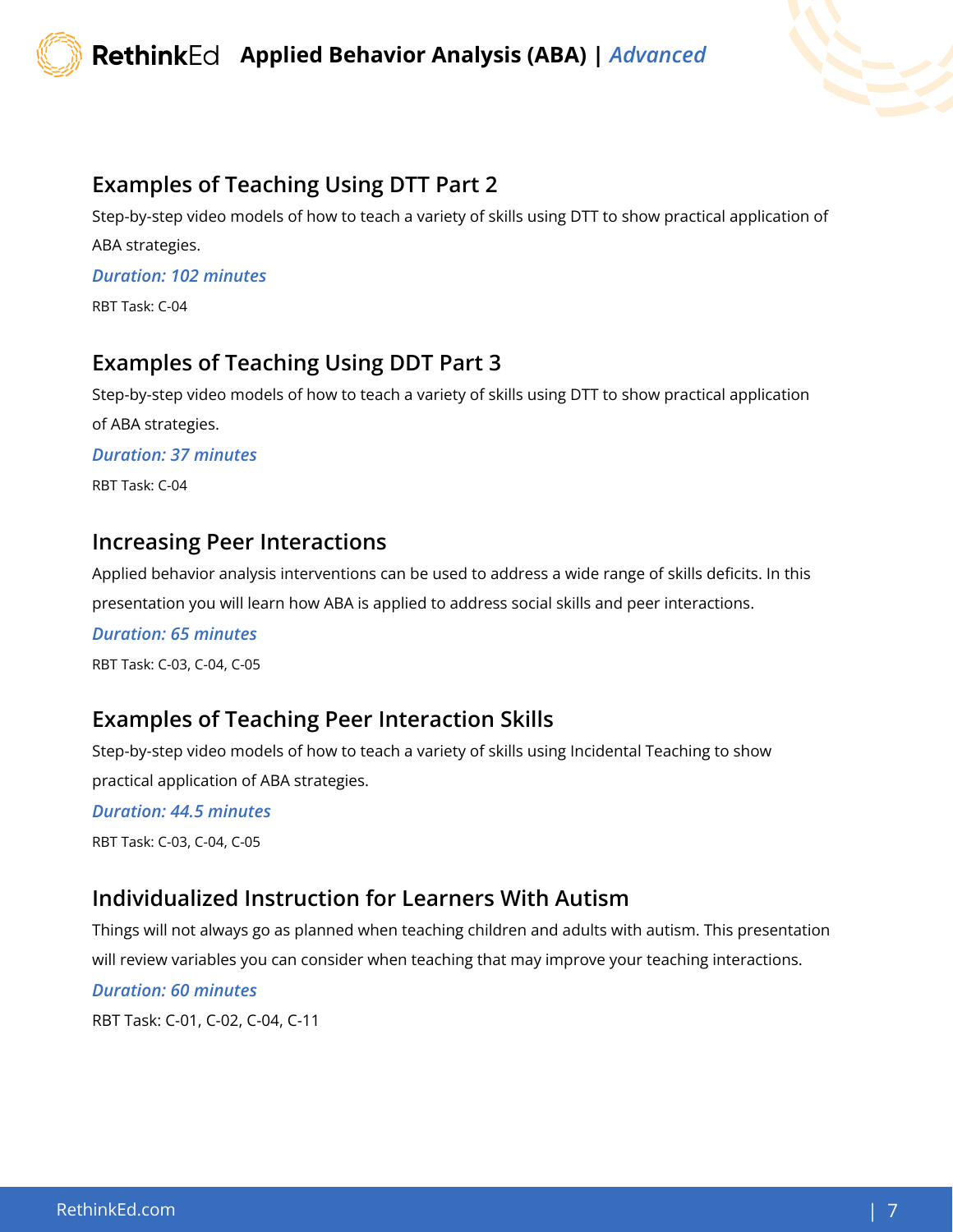



#### The Basics of Incidental Teaching

Basics of how to set up the teaching environment, how to identify preferred activities, what skills to teach, how to present learning opportunities, how to evaluate outcomes, and how to target multiple skills within a preferred activity.

*Duration: 6.5 minutes*

RBT Task: C-05

#### The Basics of Incidental Teaching for Expanding Language

Basics of how to set up the environment and activities, how to get the child's attention and interest, prompting, natural instructions, contingent reinforcement, prompt fading, and targeting more complex vocal responses.

#### *Duration: 9 minutes*

RBT Task: C-05

#### Incidental Teaching

To understand the components and implement naturalistic teaching procedures.

*Duration: 14 minutes* RBT Task: C-05

#### Making Teaching Interactions More Engaging Across the Lifespan

Although active engagement has been identified as a key component in effective programming for students with autism spectrum disorder, many individuals with autism display limited active engagement in classroom activities. This presentation will focus on the importance of increasing the engagement of individuals with autism in learning tasks and discuss practical teaching methods to incorporate throughout the lifespan.

#### *Duration: 93 minutes*

RBT Task: C-05

#### Examples of Teaching Using Incidental Teaching Part 1

Step-by-step video models of how to teach a variety of skills using Incidental Teaching to show practical application of ABA strategies.

#### *Duration: 32.5 minutes*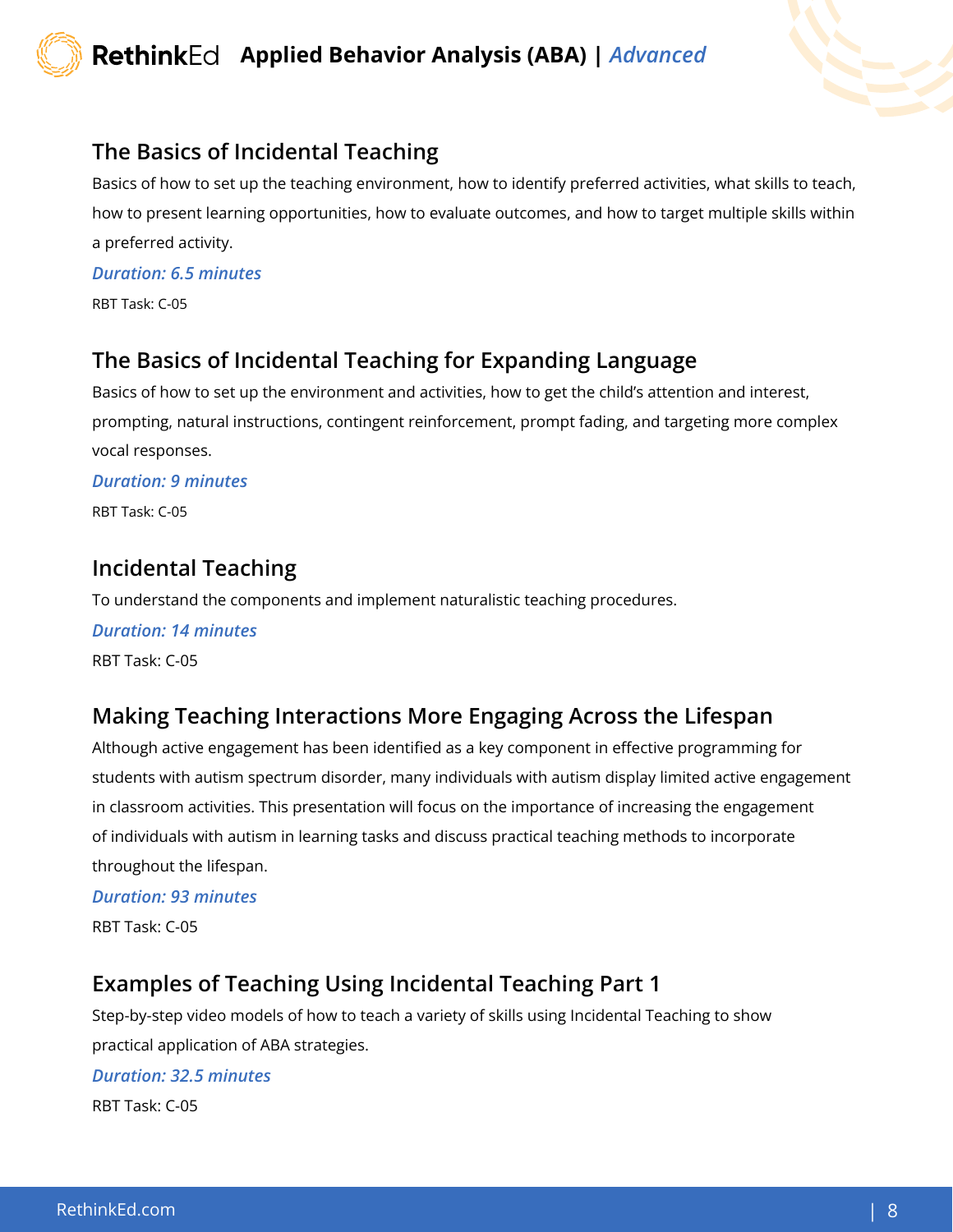

# Examples of Teaching Using Incidental Teaching Part 2

Step-by-step video models of how to teach a variety of skills using Incidental Teaching to show practical application of ABA strategies.

*Duration: 53.5 minutes*

RBT Task: C-05

# Incidental Teaching and Learner Independence

In this module, you will learn new strategies that can be used with incidental teaching and prompt fading. This module will cover different strategies to promote learner independence, types of skills that can be taught through incidental teaching and using prompting to promote independence.

#### *Duration: 8 minutes*

RBT Task: C-05, C-09

#### Motivating Operations

To identify motivating operations and the 4-term contingency and to implement motivating operations for skill acquisition and reducing problem behaviors.

#### *Duration: 36 minutes*

RBT Task: D-03

# Using Reinforcement Strategies to Motivate Student Learning

To understand different types of preference assessments to identify what motivates learners, group and individual reinforcement systems, and setting up simple reinforcement systems.

#### *Duration: 40.5 minutes*

RBT Task: D-03

#### The Basics of Teaching Complex Skills

The basics of how to set up a task analysis, break a complex skill down into smaller teaching components, individualize a task analysis, forward and backward chaining procedures, total task teaching, prompting more complex tasks, reinforcement, error correction, dealing with problem behaviors, varying teaching strategies, and promoting independence.

*Duration: 16.5 minutes*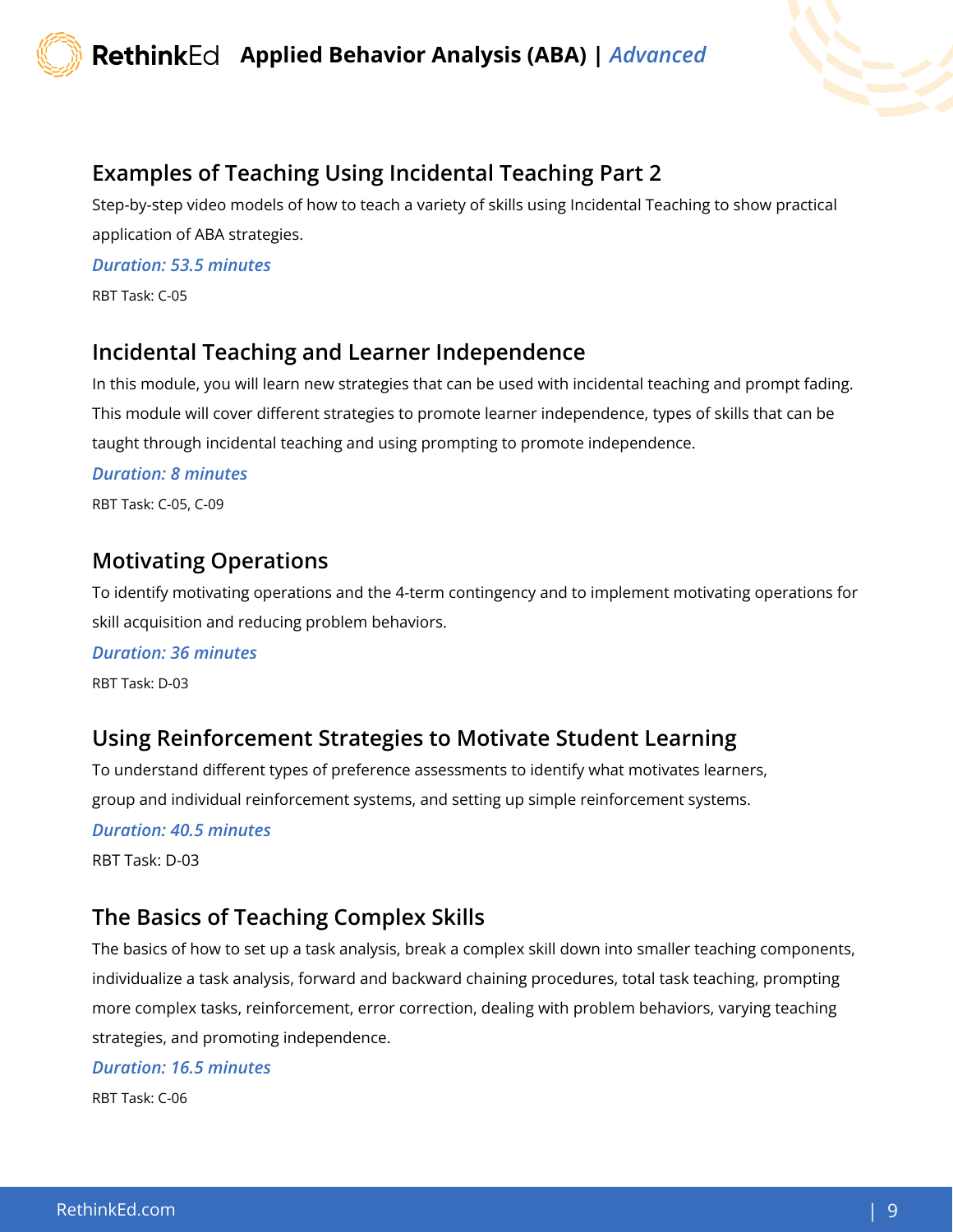

#### Behavior Chains and Chaining Procedures

To identify and implement behavior chaining procedures including how to use a task analysis, forward and backward chaining, and graduated guidance.

*Duration: 26 minutes*

RBT Task: C-06

# Schedules

To understand how to use schedules and behavior chaining procedures including task analysis,

forward and backward chaining, and graduated guidance to teach a variety of skills.

*Duration: 49 minutes*

RBT Task: C-06, C-08

# Examples of teaching using Behavior Chains and Chaining Procedures Part 1

Step-by-step video models of how to teach a variety of skills using behavior chaining procedures to show practical application of ABA strategies.

*Duration: 35 minutes*

RBT Task: C-06

# Examples of teaching using Behavior Chains and Chaining Procedures Part 2

Step-by-step video models of how to teach a variety of skills using behavior chaining procedures to show practical application of ABA strategies.

*Duration: 111 minutes*

RBT Task: C-06

# Let's Review: Behavior Chains and Chaining Procedures

A review of key information covered in the module on Behavior Chains and Chaining Procedures to reinforce learning.

#### *Duration: 17 minutes*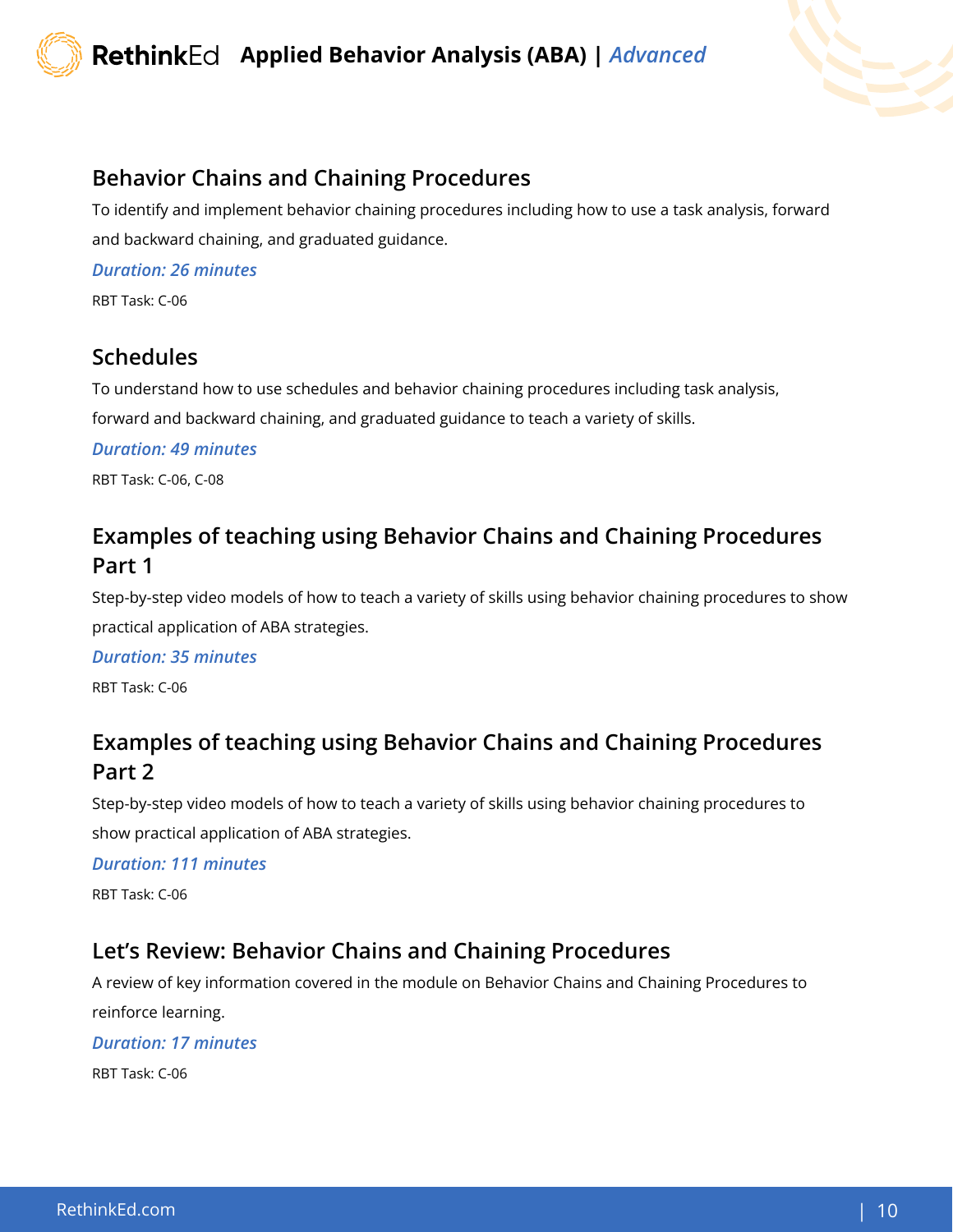



#### Stimulus Control and Prompt Fading

To understand stimulus control and how to implement fading procedures for stimulus prompts.

*Duration: 13 minutes* RBT Task: C-08, C-09

#### Let's Review: Stimulus Control and Prompt Fading

A review of key information covered in the module on Stimulus Control and Prompt Fading to reinforce learning. *Duration: 16 minutes* RBT Task: C-08, C-09

#### Data Collection

To understand and demonstrate how to collect the various types of data.

*Duration: 18 minutes*

RBT Task: A-01, A-02, A-03, A-04

#### Data Collection In Groups and Vocational Settings

To understand the definition and recommendations with normative data collection, different types of data collection to use in group and vocational settings, and potential goals for group and vocational settings.

*Duration: 11.5 minutes* RBT Task: A-01, A-02, A-03, A-04

# Graphs and What They Tell Us

To understand and demonstrate how to enter data and create common ABA graphs.

*Duration: 23.5 minutes* RBT Task: A-05

#### Skill Acquisition Programs

To understand and implement skill acquisition programs including following a written plan, preparing for sessions, conducting sessions, and evaluating successful implementation.

*Duration: 20 minutes*

RBT Task: C-01, C-02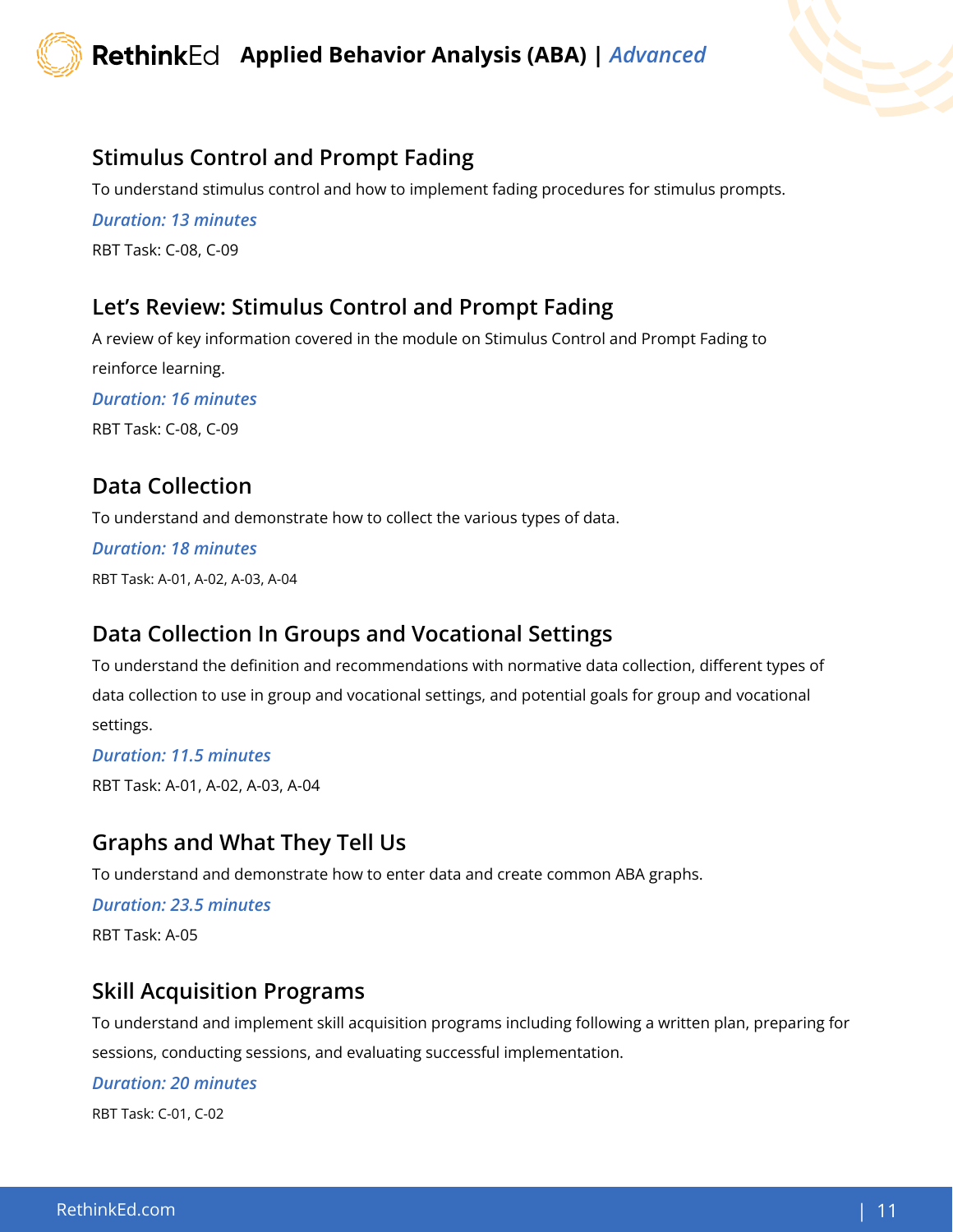

#### Attending

To understand the definition and importance of teaching attending skills to individuals, different types of programs used to teach attending skills and instructional strategies.

*Duration: 64 minutes*

RBT Task: C-04, C-09, C-11

# Fluency

To understand the definition and importance of teaching fluency of skills to individuals, the features of fluency, teaching fluency with specific skills, and graphing fluency.

*Duration: 83 minutes*

RBT Task: A-02, C-10

# Learning In Groups

Applied behavior analysis interventions can be used to address a wide range of skills deficits. In this presentation you will learn how ABA is applied to teach children with autism to learn in groups.

*Duration: 64 minutes*

RBT Task: C-04, C-09, C-11

# Behavior Skills Training

To understand the definition of Behavior Skills Training (BST), its key components including instructions, modeling, rehearsal and feedback, and how to use BST to teach skills.

*Duration: 58 minutes*

RBT Task: C-01, C-09, C-10, C-11

# Verbal Behavior

To understand the basic principles of Verbal Behavior (VB) including the history of B.F. Skinner's theory of language learning, how ABC's apply to VB, the 7 categories of VB (mands, tacts, echoics, intraverbals, textual, and transcription), and specific teaching strategies for implementing VB.

#### *Duration: 27 minutes*

RBT Task: B-01, C-03, C-07, C-08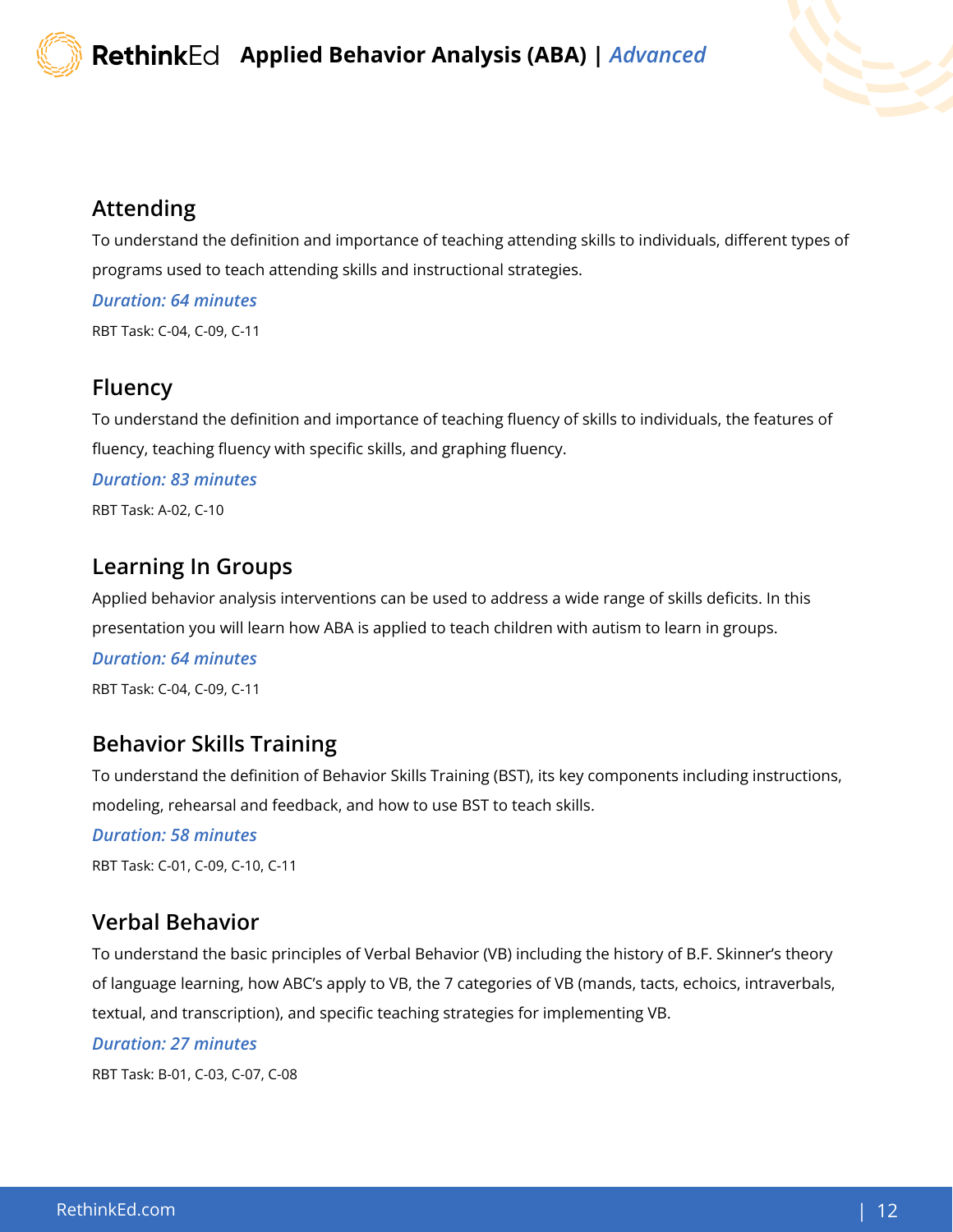#### Using the VB-MAPP to Establish Intervention Priorities

To understand how to use the VB-MAPP assessment with individuals and how to establish intervention priorities after the completion of the VBMAPP assessment.

*Duration: 58 minutes*

RBT Task: B-01, C-03, C-07, C-08

# Generative Language Learning for Children with Autism: Analysis, Assessment, and Intervention

To understand the definition of generative learning and how generative verbal learning occurs when existing verbal skills enable the acquisition of other verbal skills, without direct teaching or reinforcement.

*Duration: 58 minutes*

RBT Task: B-01, C-03, C-07, C-08

# Describing Behavior

To understand and demonstrate how to objectively observe and describe behavior.

*Duration: 11 minutes* RBT Task: B-01

# The Basics of Problem Behavior

The basics of how to identify a problem behavior, ensure safety for the child and others, prevent or reduce problem behaviors, how to objectively observe behavior and identify possible reasons (i.e. functions) for the behavior, how to reduce the problem behavior, and how to evaluate if a behavior intervention is effective.

*Duration: 8 minutes*

RBT Task: B-04, D-02

# Function & Assessment of Problem Behavior

To understand the components and assist with the implementation of a Functional Assessment and Behavior Reduction Plan.

#### *Duration: 17.5 minutes*

RBT Task: B-04, D-01, D-02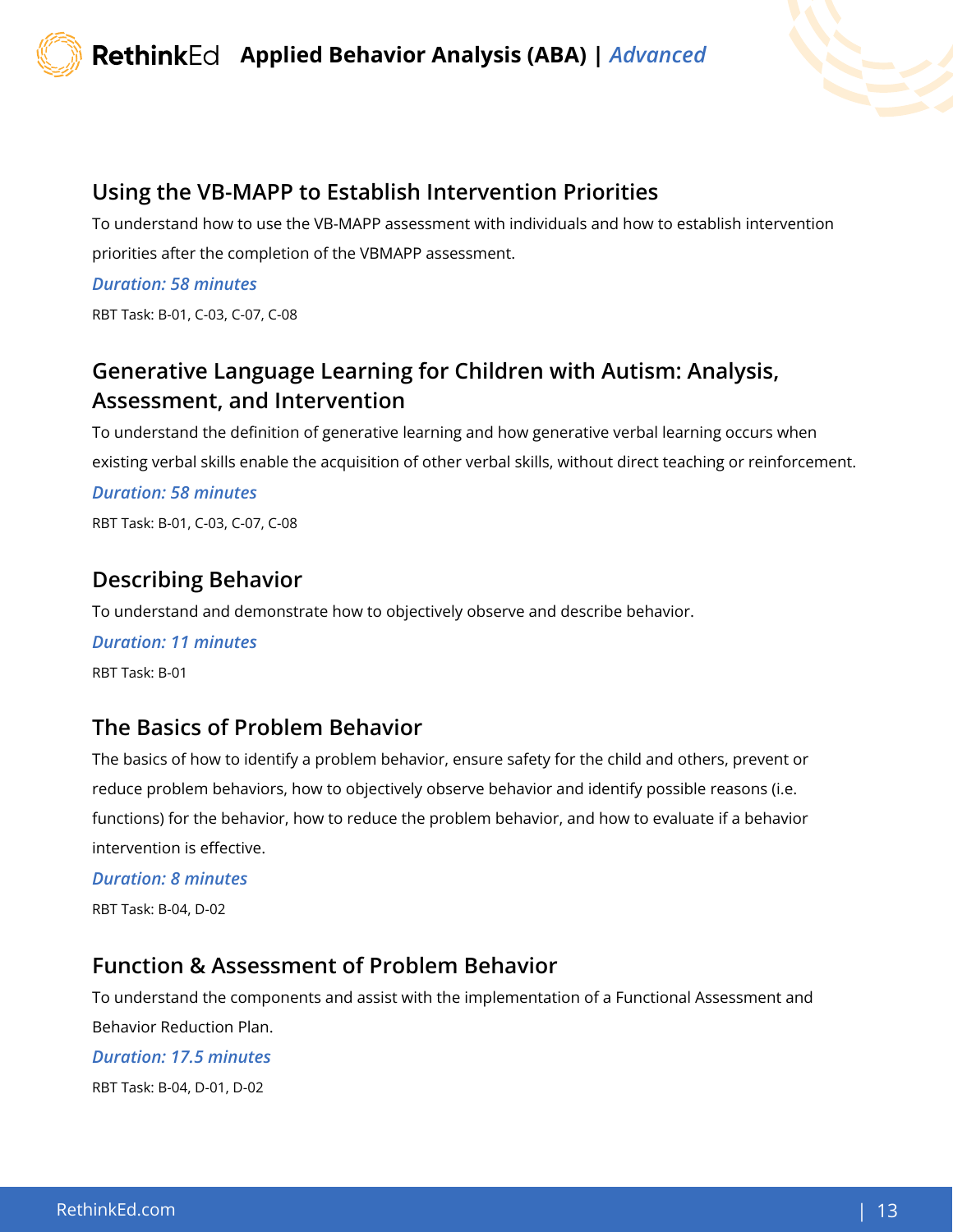

#### Functional Behavior Assessment (FBA)

To understand the functions of behavior, components of functional behavior assessment, FBA data collection methods, Functional (Experimental) Analysis, and function-based interventions.

*Duration: 62.5 minutes* RBT Task: B-04, D-01, D-02

# An In-Depth Look at Antecedent and Consequence Strategies

To understand the functions of behavior and using antecedent and consequence strategies to address challenging behavior.

*Duration: 45 minutes*

RBT Task: B-04, D-01, D-02

#### Common Interventions for Problem Behavior

To understand and implement various interventions for reducing behavior problems.

*Duration: 28 minutes* RBT Task: D-03, D-04, D-05, D-06

# Examples of Teaching Cooperation/Toleration Skils

Step-by-step video models of how to teach cooperation/toleration skills to decrease maladaptive behaviors and increase adaptive skills.

#### *Duration: 64 minutes*

RBT Task: D-03, D-04

# Creative Solutions to Managing Problem Behaviors in Classrooms

Review common reasons that behavior problems may occur within school settings and what can be done to prevent and assess behavior in schools. An RBT will sometimes be responsible for working with children in school environments so it's good to know the variables that may increase behavior in classroom settings and how you can help to prevent behavior from emerging (The supervising BCBA will be implementing assessment and developing interventions based on the assessment).

#### *Duration: 71.5 minutes*

RBT Task: D-02, D-03, D-04, D-05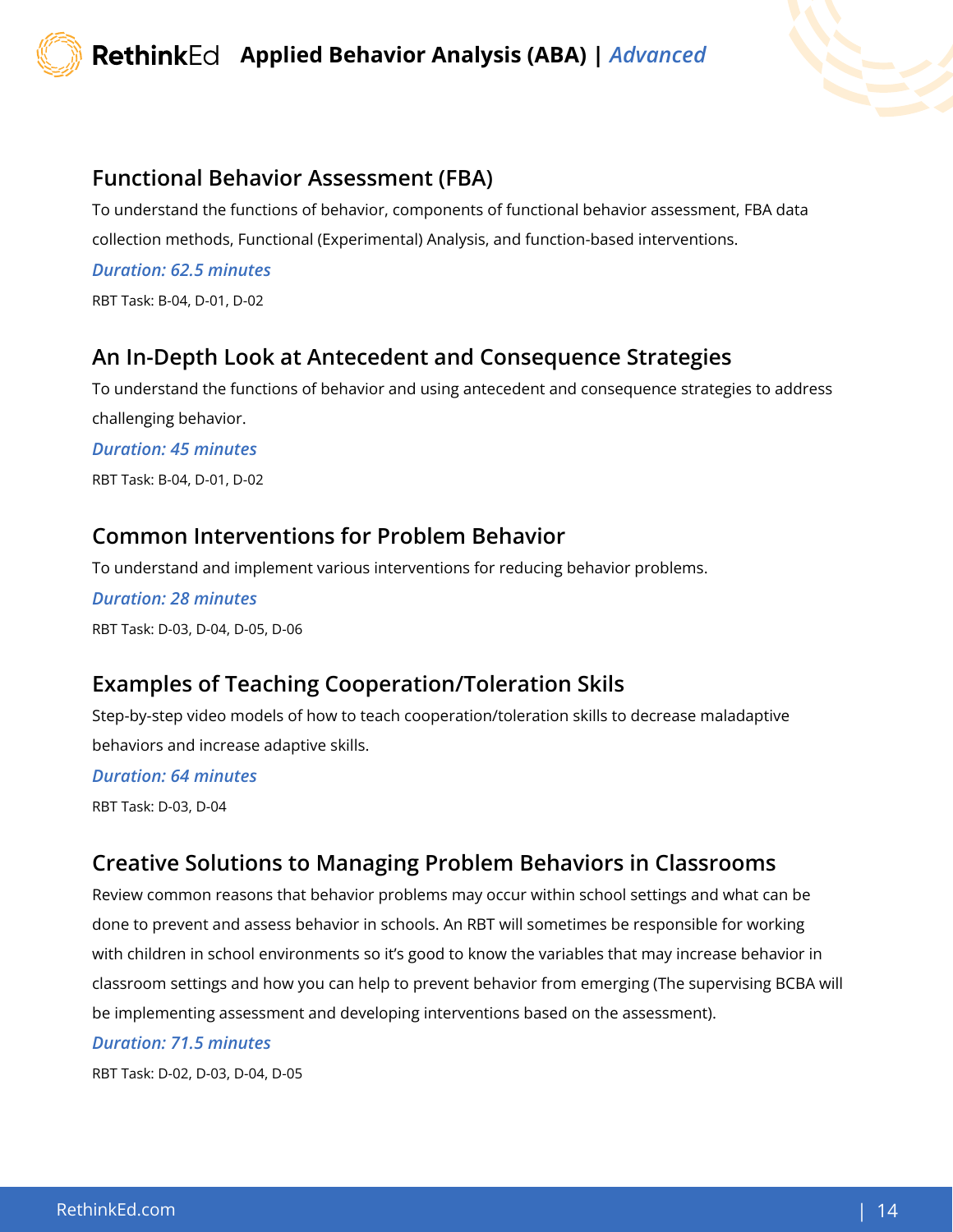

#### The Basics of Generalization

The basics of how to promote generalization within existing activities, types of generalization, how to plan for it, and how to evaluate outcomes of generalization.

*Duration: 7.5 minutes*

RBT Task: C-11

#### The Basics of Maintenance

The basics of how to evaluate if a student has maintained a learned skill, incorporating maintenance skills into new learning activities or play activities or everyday natural activities, and using naturalistic reinforcement.

*Duration: 3.5 minutes*

RBT Task: C-11

#### Generalization & Maintenance Part 1

To understand generalization and the various types of generalization; to understand and demonstrate how to incorporate generalization into treatment plans.

*Duration: 27.5 minutes*

RBT Task: C-11

#### Generalization & Maintenance Part 2

To identify potential issues that may arise with generalization; to understand and demonstrate how to assess generalization; to understand and implement maintenance procedures; and to understand and demonstrate how to plan for generalization.

#### *Duration: 14 minutes*

RBT Task: C-11

#### Let's Review: Generalization & Maintenance

A review of key information covered in the modules on Generalization & Maintenance to reinforce learning.

#### *Duration: 19 minutes*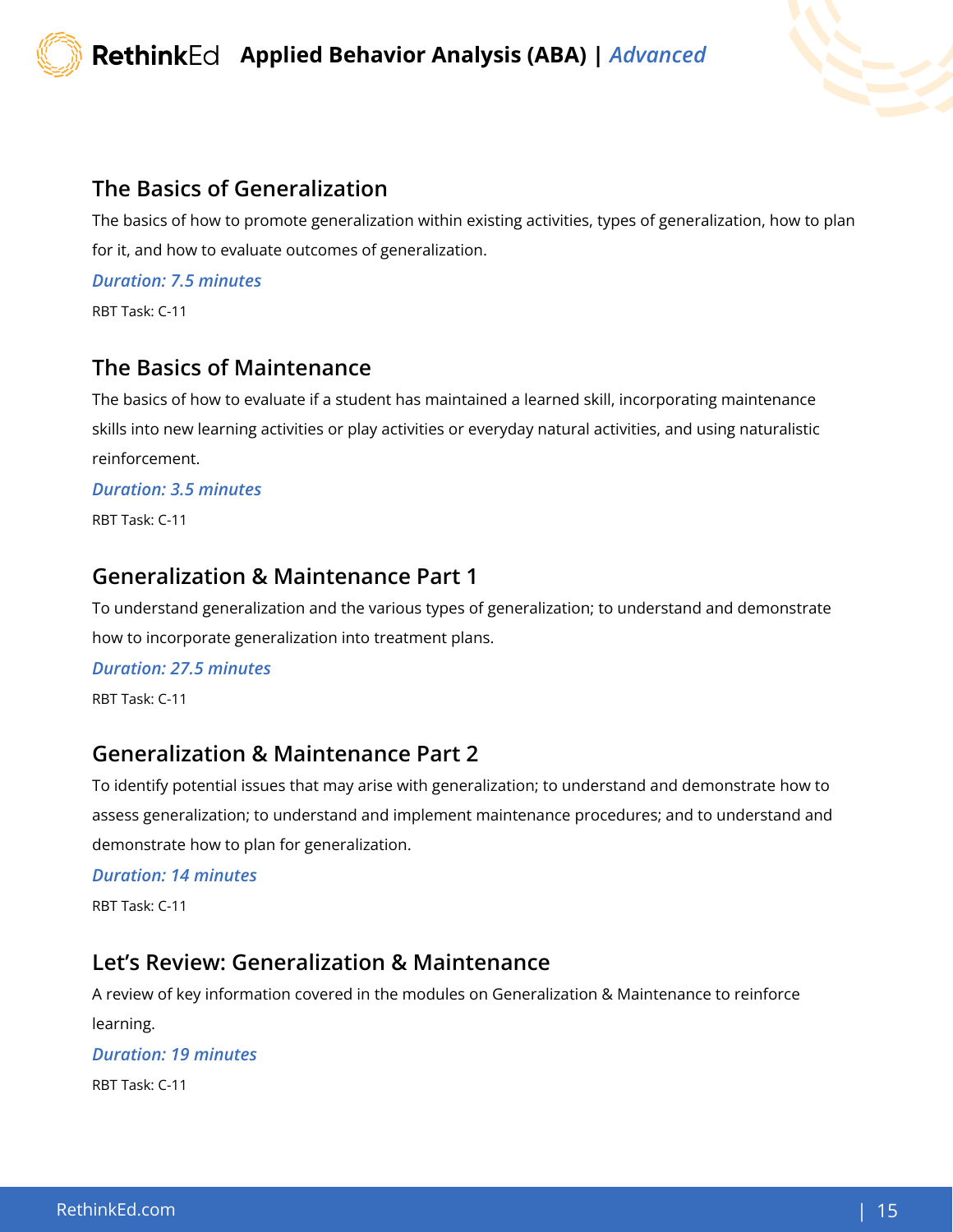



#### Assessments and the Role of the RBT

To understand the role of the RBT in the assessment process and to demonstrate how to assist with assessments.

#### *Duration: 19 minutes*

RBT Task: B-03, E-03, E-04, E-05

#### Discrimination Training

To understand and demonstrate how to make discriminations, discrimination training steps, and evaluating effectiveness of discrimination training.

*Duration: 9 minutes*

RBT Task: C-07

#### Providing Support as an RBT in Schools

An overview of the roles and responsibilities of an RBT working with students in a school and classroom setting.

*Duration: 8 minutes*

RBT Task: F-03

#### Introduction to Disabilities

An overview of different categories of disabilities, communication, social and behavior challenges that an individual with a disability might have and strategies for addressing those challenges.

#### *Duration: 9 minutes*

RBT Task: F-05

#### Respecting Differences

This training is designed to promote greater awareness, understanding, and acceptance of individuals with disabilities.

#### *Duration: 8.5 minutes*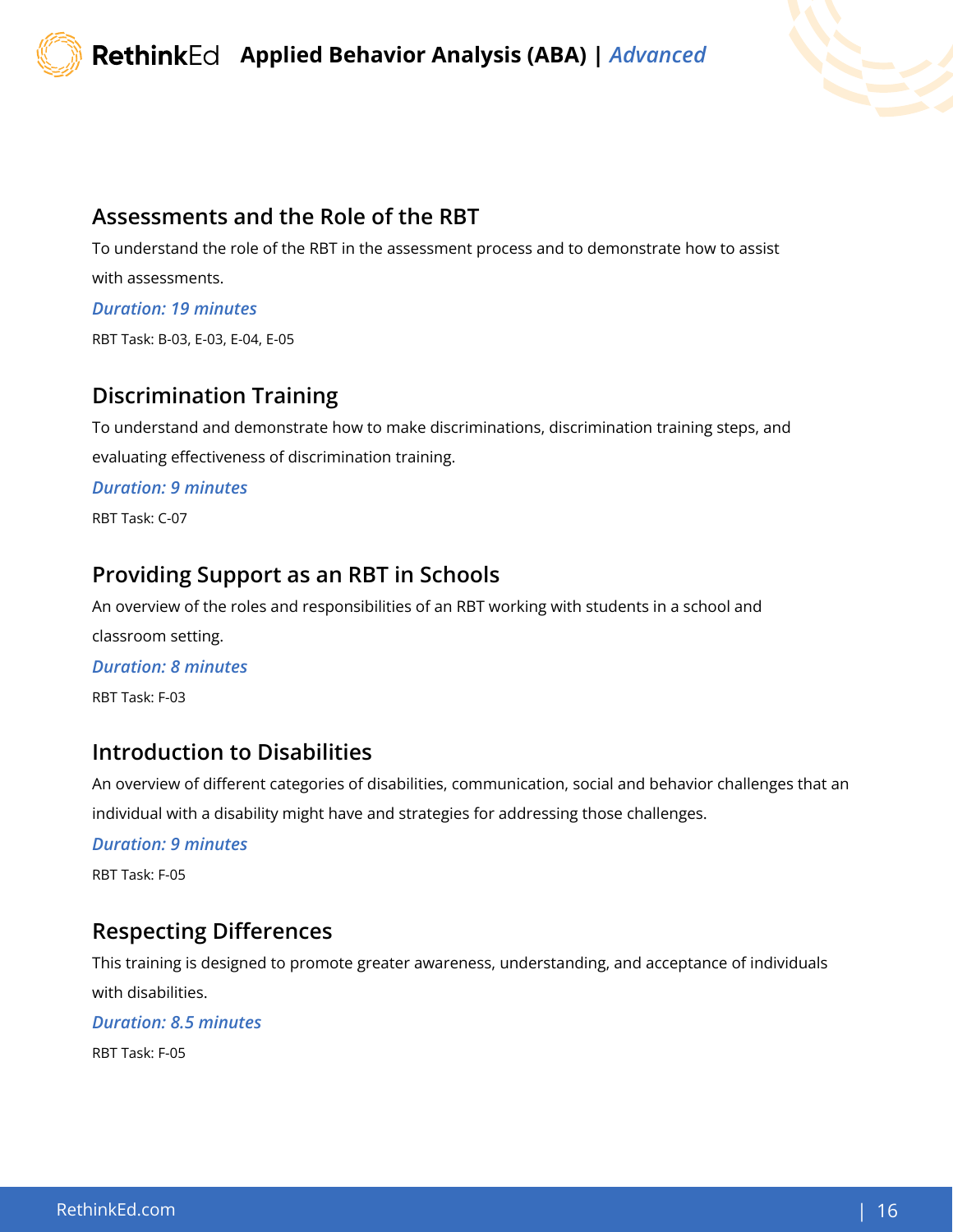

# Communicating Effectively With Students With Developmental Disabilities Part 1

This training provides a definition of developmental disabilities, communication challenges that students with developmental disability may have, and strategies for improving communicating with those students more effectively.

*Duration: 6.5 minutes*

RBT Task: F-05

# Communicating Effectively With Students With Developmental Disabilities Part 2

An understanding of common communication challenges that students with developmental disabilities may have and strategies for facilitating language and building language skills.

*Duration: 9 minutes*

RBT Task: F-05

# Including Students With Developmental Disabilities

An introduction to common social challenges that students with developmental disabilities may have, strategies for improving interactions with those students, and strategies for facilitating peer interactions.

*Duration: 5 minutes*

RBT Task: F-05

# Understanding Behavior Challenges of Students with Developmental **Disabilities**

An introduction to common behavior challenges that students with developmental disabilities may have, possible reasons for why they occur, and strategies for preventing and responding to challenging behavior.

*Duration: 6 minutes* RBT Task: D-02, D-03, D-05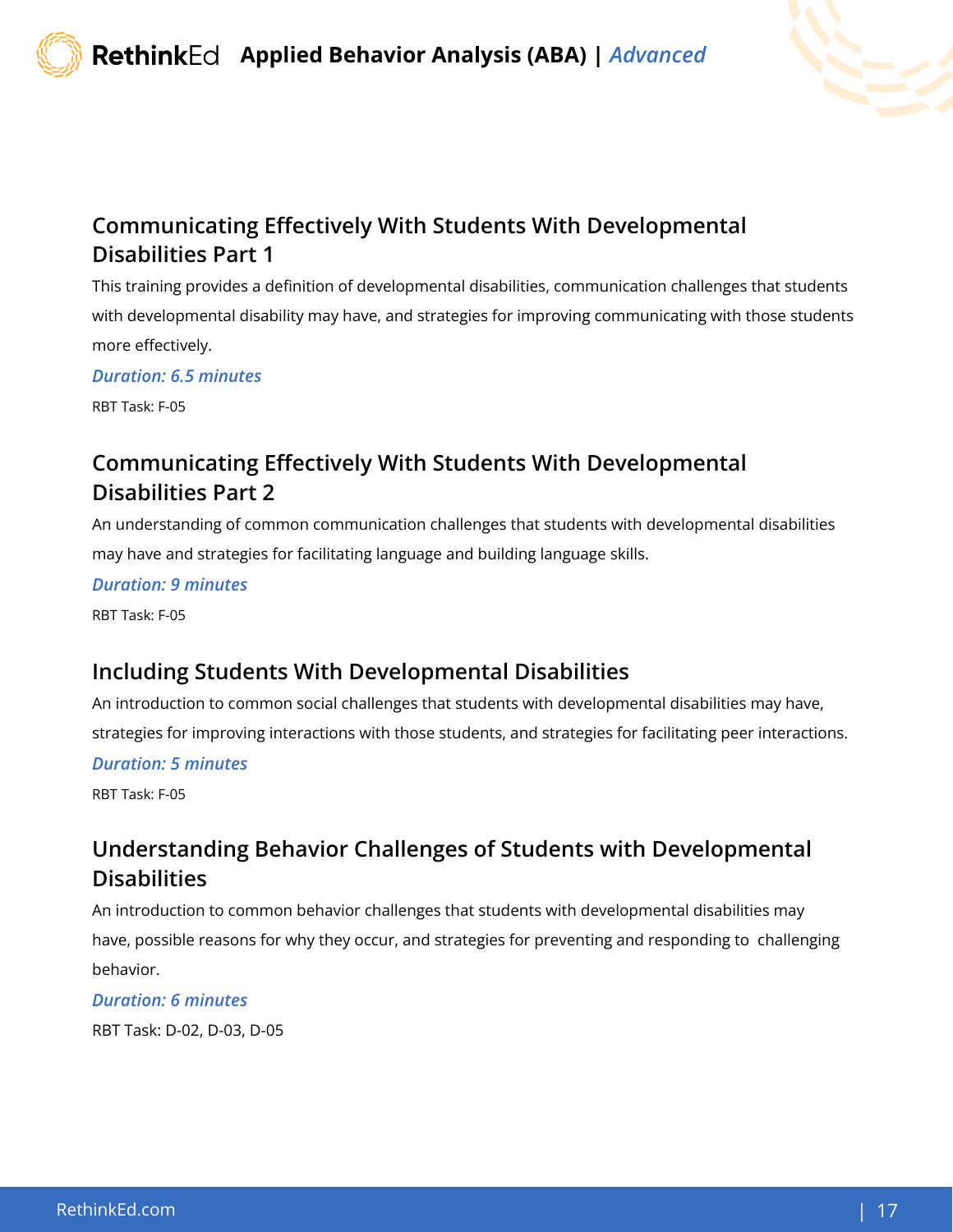

# Improving Social Interactions for Students with Developmental **Disabilities**

An understanding of different social challenges that students with developmental disabilities may have, strategies for teaching social skills, and ways to help students with developmental disabilities interact more effectively with their peers.

#### *Duration: 7.5 minutes*

RBT Task: C-05, C-09, C-10, C-11

# Managing Behavior Challenges of Students with Developmental **Disabilities**

An understanding of behavior challenges that students with developmental disabilities may have, possible functions for those behaviors, and strategies for preventing and responding to the challenging behavior.

#### *Duration: 9 minutes*

RBT Task: D-02, D-03, D-08

#### Setting Up Your Physical Environment

This training provides strategies for setting up the physical structure and organization of the classroom environment to support learning and pro-social student behavior.

#### *Duration: 9.5 minutes*

RBT Task: A-01, C-02

# Displaying and Using Visuals Part 1

An overview of the benefits of using visual supports and strategies for using visuals for classroom management, behavior and instruction including visuals to provide boundaries, increase motivation and promote independence.

#### *Duration: 6.5 minutes*

RBT Task: C-06, C-08

# Displaying and Using Visuals Part 2

This training provides strategies for using schedules including individual, group, picture, and text schedules and using visuals for independent and group workstations and group instruction.

#### *Duration:11 minutes*

RBT Task: C-06, C-08